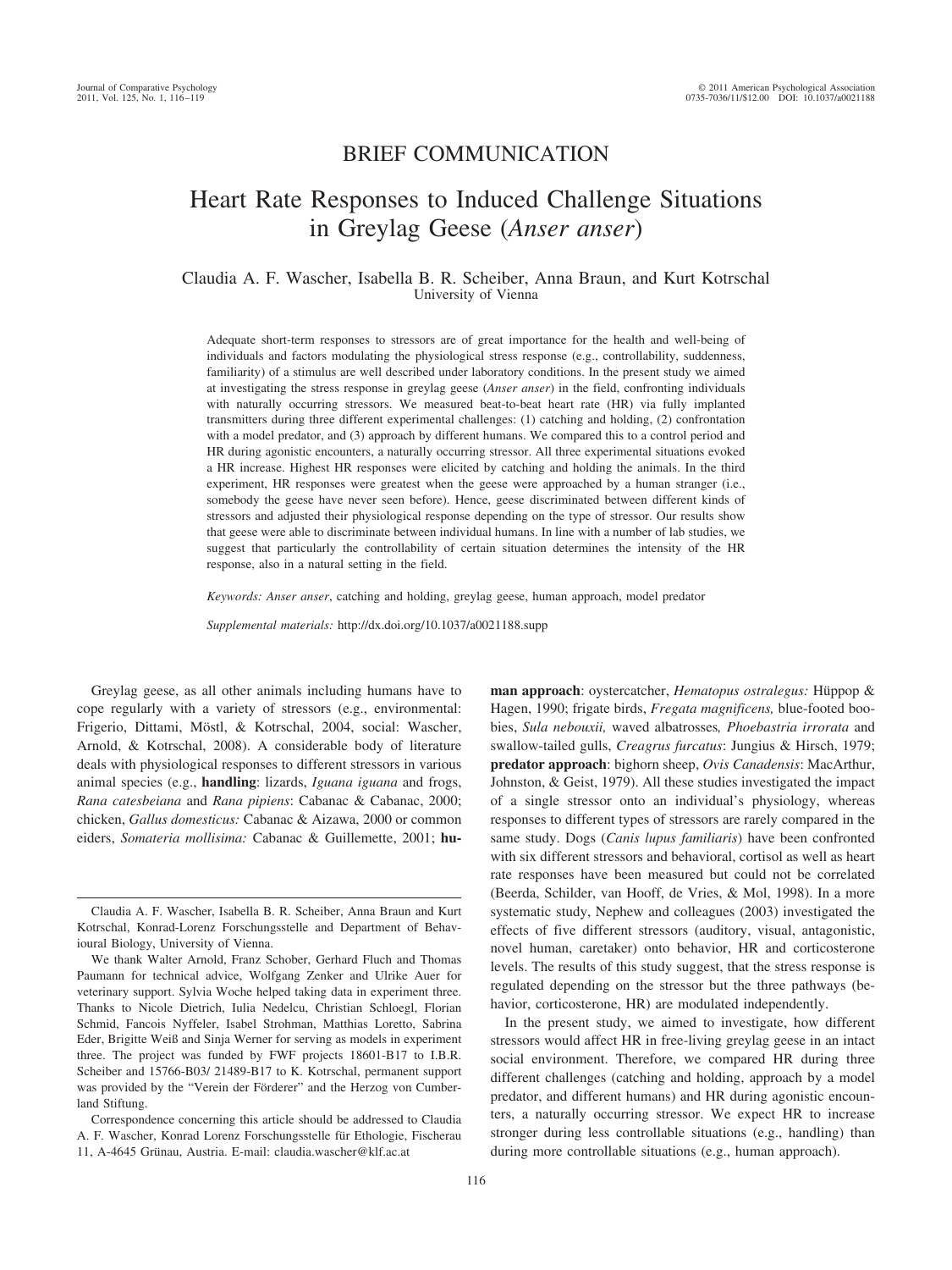# **Methods**

## **The Flock**

A nonmigratory, free-roaming flock of greylag geese was introduced in the Almtal (Upper Austria) by late Konrad Lorenz in 1973. At the time of the study the flock consisted of approximately 150 individuals, marked with colored leg bands for identification. Geese are habituated to the close presence of humans and do not show avoidance if approached up to 1 m distance, nor do they excrete elevated levels of corticosterone metabolites following such situations (Scheiber, Kralj, & Kotrschal, 2005).

#### **Transmitter Technology and Implantation Technique**

Twenty-four focal individuals were fitted with a fully implanted sensor-transmitter package without external antennas or repeater, weighing approximately 60*g* with a battery lifetime of 18 months. The HR was transmitted instantaneously on a beat to beat basis over distances up to 100 m (Prinzinger et al., 2002). The transmitter was calibrated to record in the range of 30 to over 500 beats per minute. The electronic package was implanted by an experienced team of veterinarians into the abdominal cavity (unpublished data; license number GZ68.210/41-BrGT/2003 by the Austrian government). For details of the implantation see also Wascher, Scheiber, Weiß, & Kotrschal (2009).

# **Data Collection**

#### **Experiment 1: Catching and Holding**

In the course of two time periods, October/ November 2005 and August, 2006, experimental catching and holding has been conducted in 14 individuals (seven males, seven females; 12 paired, two unpaired). HR in this experiment has been recorded by CW. The focal individual was caught by hand (picked up, without a chase) and held for 1 minute. Afterward, animals were released into the flock and their HR was recorded continuously for 5 minutes thereafter.

# **Experiment 2: Confrontation With a Model Predator**

From August to October 2006, 11 individuals (seven males, four females; nine paired, two unpaired) were approached by a leashed dog, guided by a human (A.B.), who approached the focal individual in fast walking speed until it was just about to take off. In all cases, the dog approached the geese closer than 5 m, but never closer than 1m. Our geese are not habituated to the presence of dogs. HR in this experiment was recorded by CW. After a 3-minute control period, the human guiding the dog approached the focal goose without the dog before and after the experiment, to see which kind of HR response the human approach elicited without the dog.

#### **Experiment 3: Human Approach**

The experiment was conducted from January- March 2007 in seven male greylag geese (five paired, two unpaired). HR was recorded by S. Woche. All geese were approached twice (morning and afternoon) by 12 different humans, in randomized order. Three

of them were familiar to the geese, which means at the time of data taking, these persons were working in close contact with the geese (i.e., by taking data, feeding) for at least 2 years. Six people were known to them, because they passed by the geese every once in a while, but did not work with them. Three people were complete strangers, who were never seen by the focal geese before. At the beginning of the experiment, the focal goose rested without any human being closer than 3 m, then a human started to approach it slowly. We differentiated between 4 different distance categories during the approach:  $A > 3-2$  m;  $B-2-1$  m;  $C-1-0.5$  m;  $D-0.5-0$ m. The human approached until the focal individual showed avoidance behavior (e.g., getting up and walking away). This happened within distance category D in all cases.

### **Control Periods and Social Stressors**

Before and after each experiment, we recorded HR for one (Experiment 1) respectively three minutes (Experiment 2 and 3). Mean and maximum HRs are used as control period. In the course of another study we recorded HR of the 24 focal individuals during 1602 agonistic encounters (Wascher et al., 2009). Here, we used mean and maximum HRs from our focal individuals during all occurring agonistic interactions.

# **Statistical Analysis**

Data were analyzed using the Sigma Stat statistical package (Systat Software, 2006). Results of all tests are given two-tailed and significance was set to  $p = 0.05$ . As data deviated in part from a normal distribution, we applied nonparametrical Wilcoxon signed-ranks test to compare HR variation between different conditions. The *p* values are based on  $T^+$  if sample size was  $N \le 15$ , and on z if  $N > 15$  (Siegel & Castellan, 1998). Friedman's two-ways analysis of variance (ANOVA) by rank was applied to compare HR response in different distance categories during human approach. As focal individuals differed between experiments, we did not compare differences over all situations. Details about statistics are given in supplementary material online.

#### **Results**

Maximum HR was significantly higher during the three experimentally induced challenges compared to the maximum HR during control periods and agonistic encounters (Figure 1A). Mean HR was elevated in all three experimental conditions compared to control. Mean HR during agonistic encounters was significantly higher than during human approach, but lower than when caught or approached by a dog (Figure 1B). HR was significantly higher during and the first minutes after being caught and held compared to the control condition before handling (Friedman's analysis of variance by ranks: mean HR:  $p = .001$ ,  $df = 3$ ,  $\chi^2 = 34.44$ ,  $p <$ .001). HR significantly increased when being approached by a dog (Friedman: mean HR:  $p < .001$ ,  $df = 3$ ,  $\chi^2 = 23.76$ ,  $n = 11$ ) or human (Friedman: mean HR:  $p = .001$ ,  $df = 5$ ,  $\chi^2 = 20.288$ ,  $n =$ 7, Figure 2). We found a significant difference in mean HR during approach by familiar humans, unfamiliar humans and strangers in the distance category C  $(1-0.5 \text{ m})$ ; Friedman: mean HR:  $p = .05$ ,  $df = 2, \chi^2 = 6, n = 7.$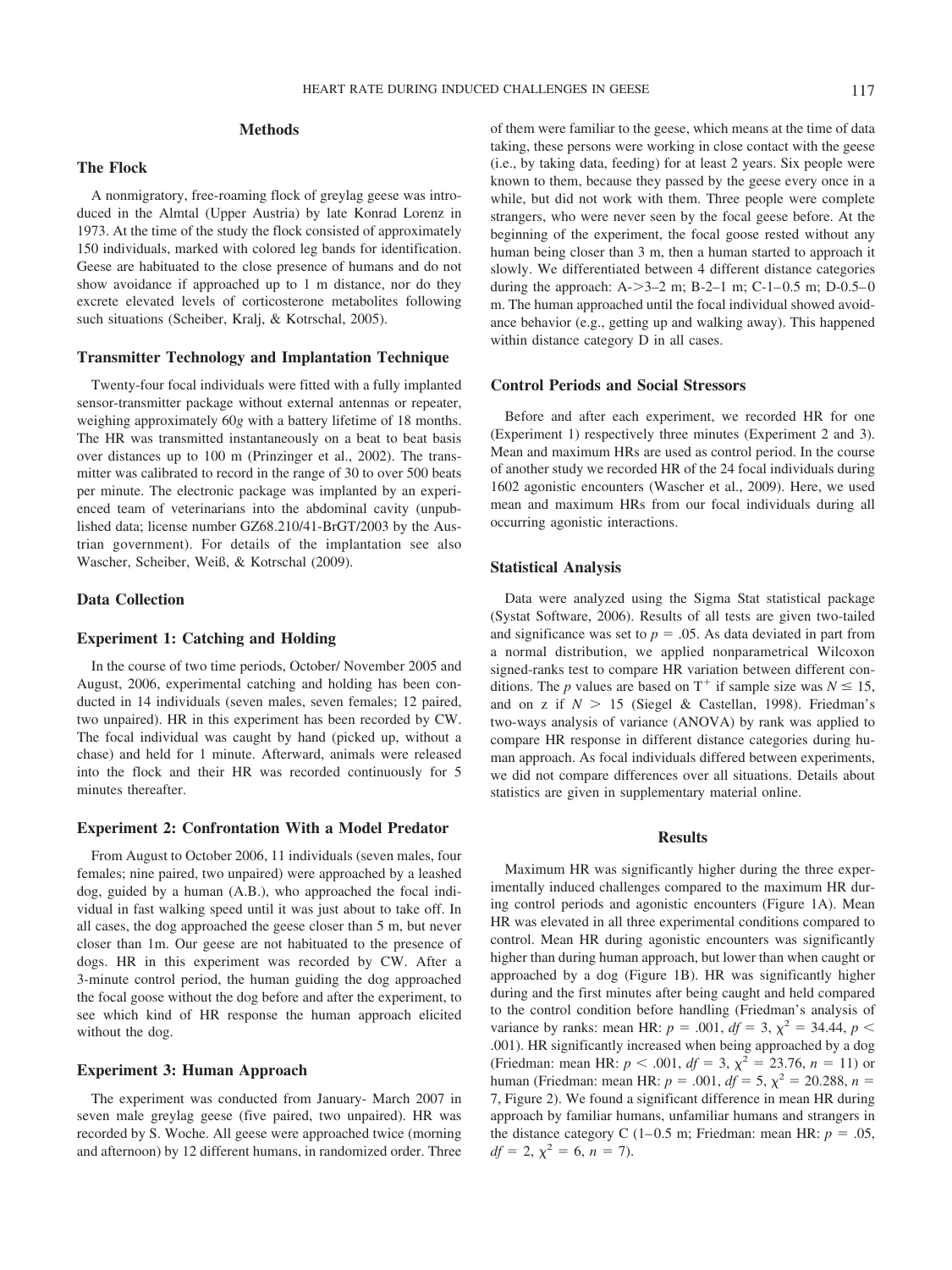

*Figure 1.* Maximum (A) and mean heart rate (HR; B) in beats per minute (bpm) during three different experimentally induced challenge situations (catching and holding, dog approach, human approach), the control period and agonistic encounters. Box plots show the median and the interquartile range from the 25th to the 75th percentiles. Whiskers above and below the box indicate the 10th and 90th percentiles.

#### **Discussion**

In the present study we aimed to confront greylag geese with different stressors under reasonably controlled conditions to measure their short-term HR responses. All three experimentally induced challenge situations caused a significant elevation in HR compared to a control period. These HR changes differed in magnitude between the various stressors. Catching and handling elicited the greatest responses in HR, followed by the approach of a leashed dog, as a predator model. Given this flexible modulation of the physiological stress response, we suggest an internal evaluation of a stressor preceding the HR modulation. This has been shown previously in social contexts (Wascher et al., 2009) and in the present study also in nonsocial situations. We suggest this flexibility of the stress response to

be adaptive, as short-term elevations help an individual to deal with a given stressor, whereas frequent and long-term elevations of the physiological stress response are energetically costly. Therefore, individuals can avoid costly activation of the stress response, when the perceived risk of an event is low. One factor which seemed important in that respect is the controllability of the situation by the individual, which has been shown in lambs (Ovis aries, Désiré et al., 2006) and rats (*Rattus norvegicus*, Weiss, 1970). In our study, catching and handling, definitely presented the least controllable situation, as geese did not have the chance to escape. Here, HR increased to the highest maximum levels. In case of the approaches by humans or a leashed dog, the experiment was terminated before the geese took off. Therefore, the focal individual still had the



*Figure 2.* Maximum (A) and mean HR (B) in beats per minute (bpm) of seven greylag geese during human approach in four different distance categories and two controls before and after the experiment. The *x*-axis displays the distance to the human:  $A - 3 - 2$  m;  $B - 2 - 1$  m;  $C - 1 - 0.5$  m;  $D - 0.5 - 0$  m.